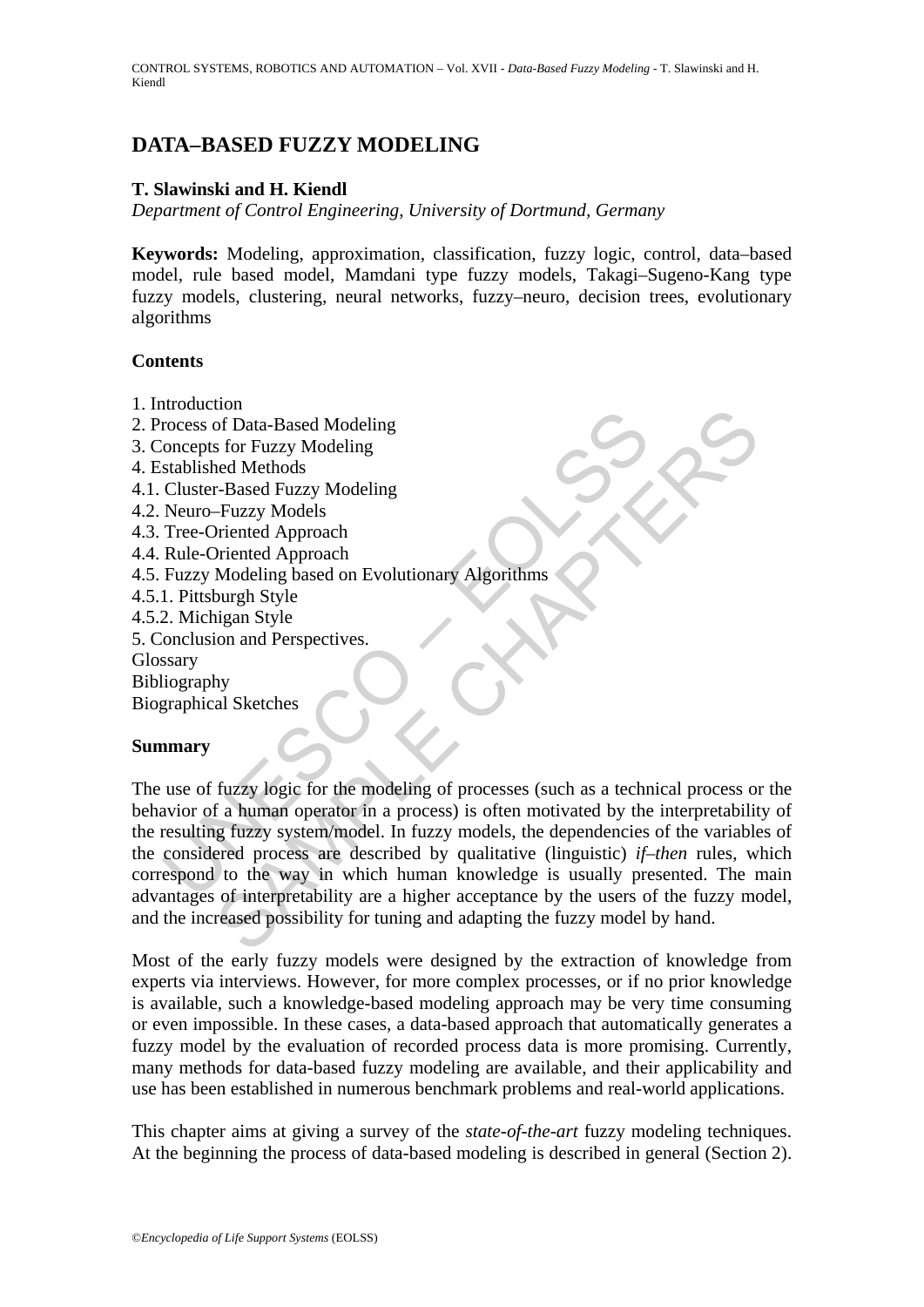Based on this, different established concepts for data-based fuzzy modeling are discussed (Section 3). Then, some chosen illustrative methods are presented (Section 4). Finally, a conclusion is drawn and different perspectives are discussed.

## **1. Introduction**

Models are extremely useful for understanding and purposefully controlling any 'process' such as a technical process or the behavior of a human process operator. Examples of the broad application spectrum of models are the analysis, optimization, simulation, control, and design of processes. Accordingly, modeling is a key objective, especially in the fields of natural science and engineering.

An increasing complexity and the linking of technical processes have led to a growing requirement for sophisticated modeling methods. Robust modeling methods that allow the processing of qualitative knowledge, or that deal with incomplete/uncertain information and the model adaptation to time variable environments, are especially wanted.

direment for sophisticated modeling methods. Robust modeling processing of qualitative knowledge, or that deal with in<br>mation and the model adaptation to time variable environme<br>ted.<br>hermore, it is required that the model the total multiple interpretable. While interpretable equality, the interpretable in the system of the strongthisticated modeling methods. Robust modeling methods that a sing of qualitative knowledge, or that deal with in Furthermore, it is required that the modeling method be capable of being applied within an acceptable computing time, even for high-dimensional problems. From a consideration of these modeling objectives, the methods of *Computational Intelligence* (CI), such as *Fuzzy Control* (FC), artificial *Neural Networks* (NN) and of *Evolutionary Algorithms* (EA), provide promising modeling approaches. These techniques are inspired by nature, in particular by common-sense reasoning, by the neural structure of the brain, and by the evolution of species.

Regardless of the applied method, the modeling process can be divided into two main parts, the *identification* of the *structure* and the *optimization* of the free *parameters*. The modeling process must consider the modeling objective as well as the available information. An important distinguishing point is whether the objective is a *qualitative* or a *quantitative* model.

In qualitative models, the dependencies of the process variables — such as input, output, and internal variables — are expressed in an understandable manner, so that the model is interpretable. While interpretable equations are used to describe the dependencies in mathematical/physical modeling, fuzzy modeling is based on qualitative *if–then* rules. In these types of modeling, the identification of the structure corresponds to setting up equations and rules, respectively. Such a qualitative model can be converted to a quantitative model by identifying the free parameters — the physical parameters and the linguistic values, respectively — so that the interpretability usually is preserved.

The main aim of quantitative modeling is to determine the output values of the considered process for given input values. If nothing other than a quantitative model is desired, this can be obtained without first setting up a qualitative model. For example, for *approximation* purposes, the free parameters of general functions can be identified by means of regression algorithms. As well, NNs are often used for the approximation of a given input–output behavior. An essential advantage of these approaches is that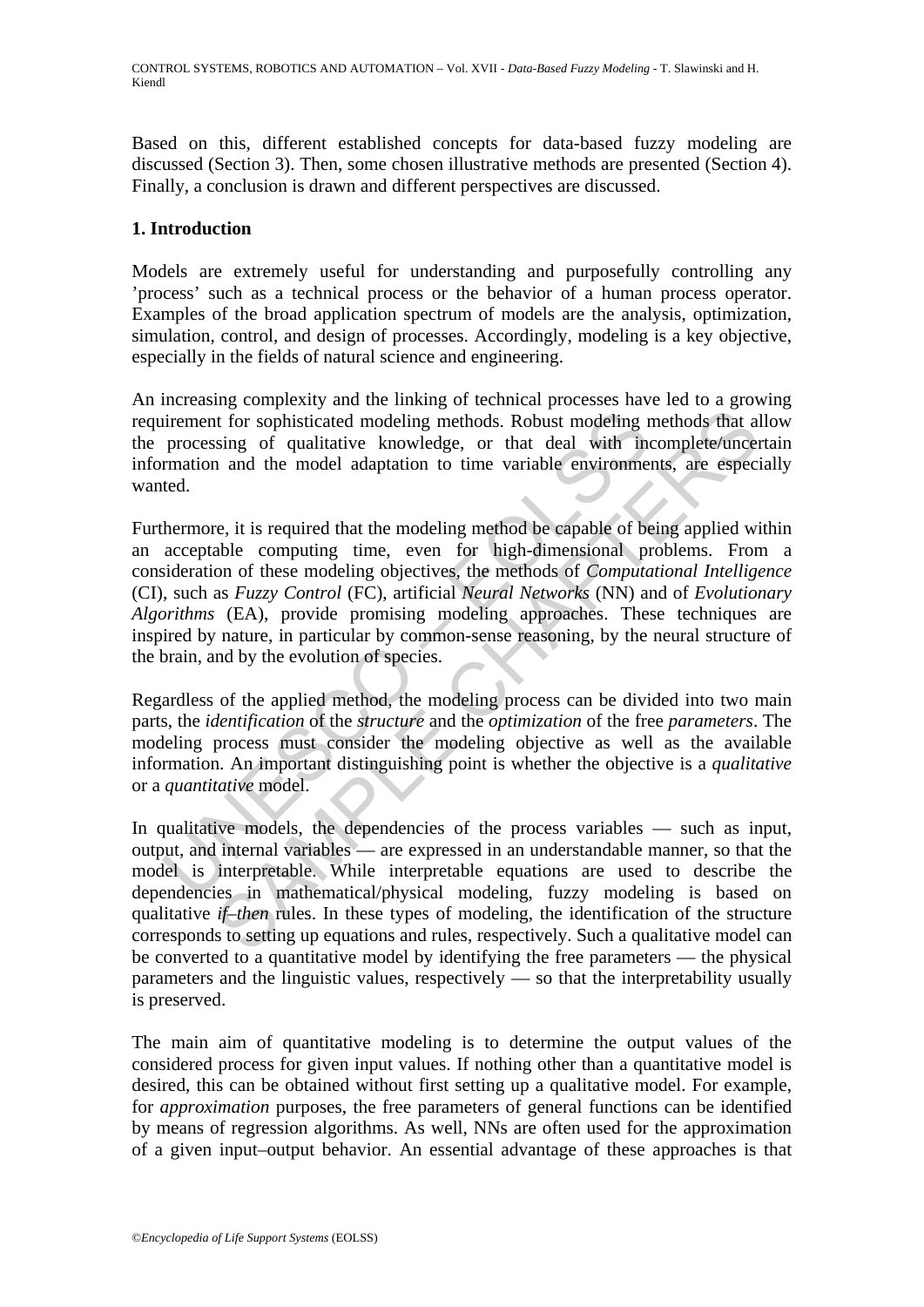they require no prior process knowledge. Rather, a suitable type of approximation function of the NN must be chosen as the structure for the model. Then, established methods can be applied for the identification of the free parameters (such as the parameters of the function, or the weights of the NN). However, the resulting quantitative model is hard to interpret and allows no insight into the process being considered. This impairs the acceptance of such pure qualitative models, especially in industrial practice.

For these reasons, it is important that there are data-based fuzzy modeling approaches which allow the generation of interpretable quantitative models, where the dependencies of the process variables are expressed by intuitively understandable *if–then* rules. Historically, the first fuzzy models were designed by knowledge acquisition from experts. However, interviewing an expert is often time-consuming and sometimes of questionable value, because access to the expert's knowledge can only be gained if the expert is conscious of the knowledge and is willing to surrender it. This applies especially for complex processes, and highlights the importance of data-based approaches for the generation of fuzzy models.

stionable value, because access to the expert's knowledge can onert is conscious of the knowledge and is willing to surrende<br>cially for complex processes, and highlights the important coaches for the generation of fuzzy m In the following, state-of-the-art methods are described, in particular established methods for the data-based generation of fuzzy models. The recent research activities in this field are mainly aimed at improving the accuracy of the resulting model and providing efficient generation methods that allow us to cope with high-dimensional tasks. Moreover, increasing attention is being paid to finding a good balance between the accuracy and the interpretability of the resulting fuzzy model. Furthermore, the present lack of systematic strategies for the choice and application of data-based fuzzy modeling approaches is briefly discussed.

## **2. Process of Data-Based Modeling**

Le value, because access to the expert's knowledge can only be gained if<br>conscious of the knowledge and is willing to surrender it. This app<br>for complex processes, and highlights the importance of data-bi-<br>for the generat In this section, data-based modeling is used for the generation of interpretable quantitative fuzzy models. Quantitative modeling means to set up a model that has the same input–output behavior as the process to be modeled. Let  $x_1, ..., x_n$  be the input variables of the process and *y* its output variables (for simplicity, we consider only one output variable; the case of more than one output variable can be handled analogously). We want to set up a model that has the same input variables as the process, and an output variable  $\hat{y}$  so that  $\hat{y}(x_1, ..., x_n) \approx y(x_1, ..., x_n)$  is valid for all possible values of the input variables (Fig. 1). The accuracy of the obtained model is said to higher because *y*ˆ corresponds more closely to *y* .



Figure 1. Task of quantitative modeling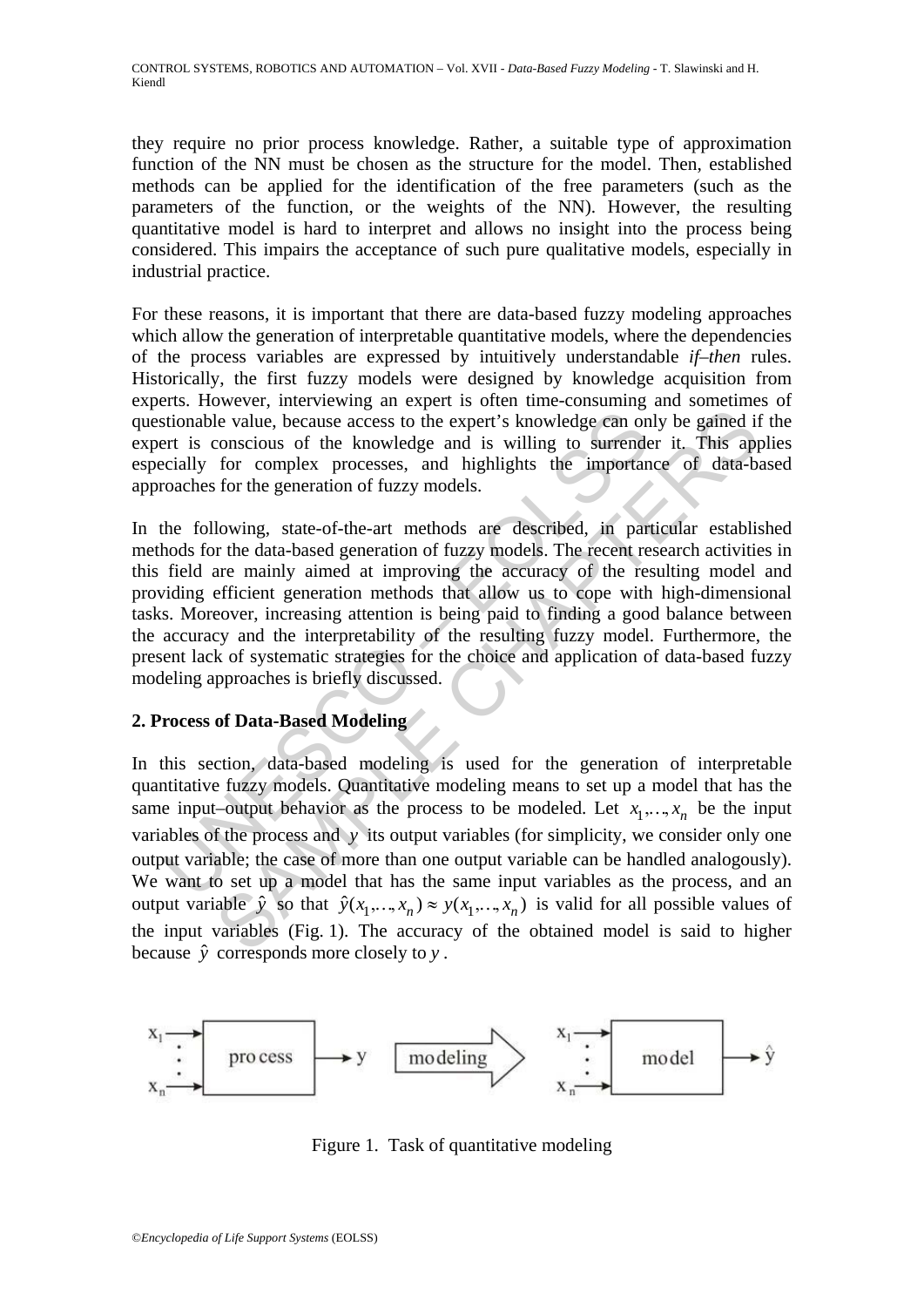As shown in numerous publications, data-based modeling has been successfully applied to a wide spectrum of problems. These can be classified as *approximation/regression* and *classification* problems. Approximation problems deal with a real valued process output variable *y* , e.g., the temperature of a chemical reactor, which may take any real value *a* within a certain range  $a_{min} \le a \le a_{max}$ . For the evaluation of the accuracy of the resulting model the mean absolute/square error is widely used.

the possible process output values  $a_1, a_2, ..., a_r$  corresponding m<br>  $\mu_2, ..., \mu_r$  with  $0 \le \mu_r \le 1$ . These express how well each of the positive supported by the considered input values (soft classification). Fit both objecti sible process output values  $a_1, a_2, ..., a_r$  corresponding membership deg<br>  $a_r$  with  $0 \leq \mu_r \leq 1$ . These express how well each of the possible output va<br>  $a_r$  with  $0 \leq \mu_r \leq 1$ . These express how well each of the possibl Classification problems deal with process output variables *y* , which have a discrete value range  $(a_1, a_2, ..., a_r)$ . Examples of such output values — called classes — are integers and types of pathogenic agents. The modeling objective may be to obtain one model output value  $\hat{a}$  that coincides for all possible inputs with the process output (hard classification). Alternatively, the aim may be to produce a model that supplies for each of the possible process output values  $a_1, a_2, ..., a_r$  corresponding membership degrees  $\mu_1, \mu_2, ..., \mu_r$  with  $0 \le \mu_r \le 1$ . These express how well each of the possible output values  $a_i$  is supported by the considered input values (soft classification). Fuzzy modeling can meet both objectives in a similar manner by using crisp or overlapping membership functions. Furthermore, some of the fuzzy modeling approaches can also deal with mixed types of input variables, e.g., continuous variables and hard classes. This capability is required for the solution of various real-world tasks, as for example, the characterization of client profiles by continuous variables such as age, and hard (discrete) classes such as sex. The accuracy of a model that is designed for classification purposes — also called classifier — is often evaluated by the relative number of classification errors.





Figure 2. Procedure of data-based modeling

Independent of the type of modeling problem at hand, the process of data-based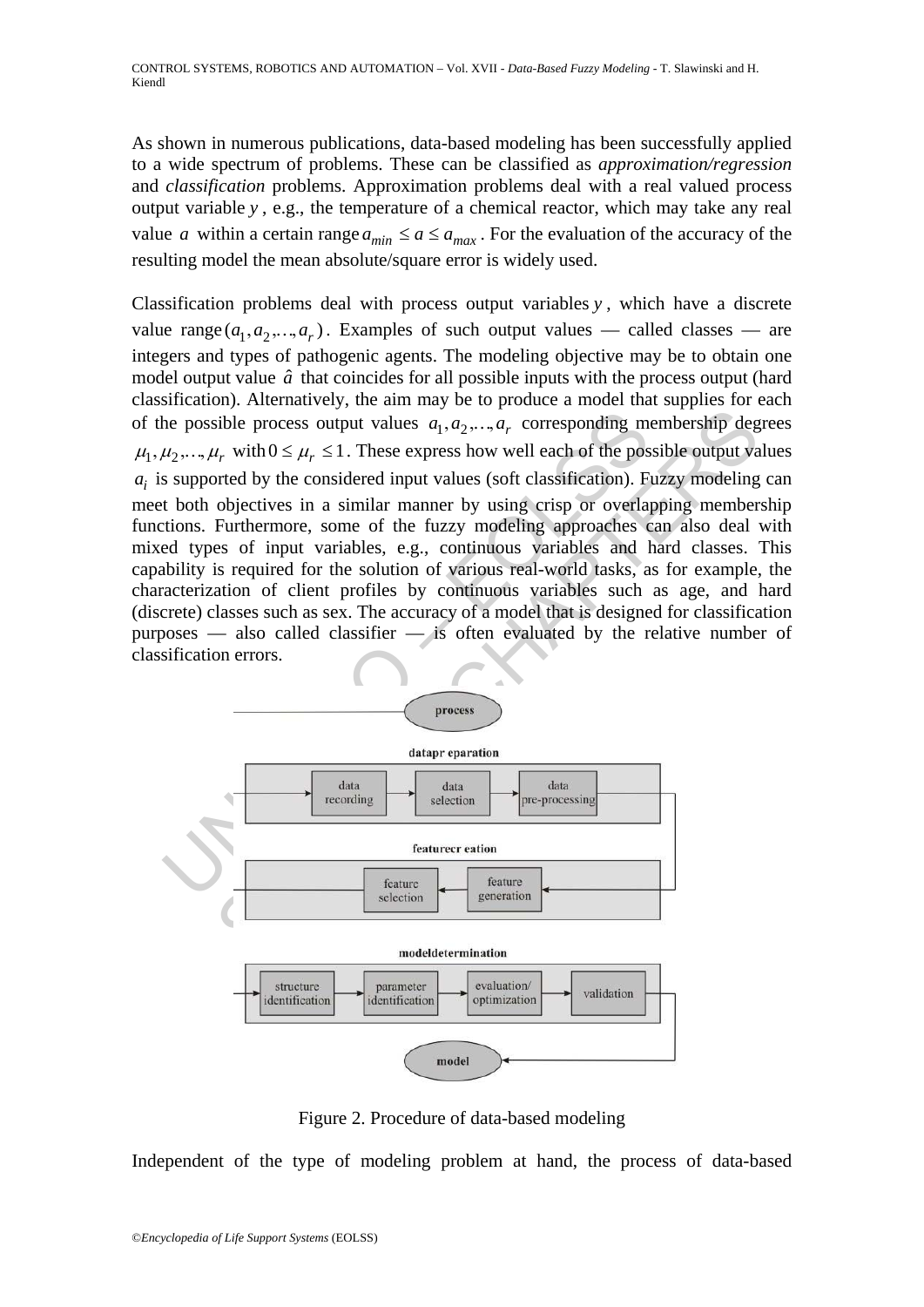modeling can be divided into three main steps: data preparation, feature creation, and model determination. In the following, these steps are briefly described by means of Fig. 2.

*Data Preparation:* The data sets used for the modeling process are usually the result of a data recording. Depending on the available database it may be necessary to perform (additional) measurements or observations as the process is modeled. A subsequent data selection may be useful for the elimination of erroneous, inconsistent, or uncertain data points. Furthermore, an unbalanced data distribution can be avoided by using data selection. The final step of the data preparation is data pre-processing, where (standard) algorithms for data processing, such as normalization, smoothing, or numerical integration/derivation are applied.

*Feature Creation:* Depending on the modeling task at hand, the data points resulting from the data preparation can be used either directly for the subsequent modeling, or for creating aggregated features used as inputs for the subsequent modeling. The latter is, for example, often necessary for time series, such as stock exchange data, where features, such as trends, are generated based on the raw data points. Often it is not clear a priori which features are favorable for the intended modeling objective. Therefore, an automatic data-based feature generation is usually performed in two steps. In the first step, a number of potentially relevant features are generated. In a second step, from the set of all generated features, a smaller set of relevant and non-redundant features is selected.

ture Creation: Depending on the modeling task at hand, the dan the data preparation can be used either directly for the subseque ting aggregated features used as inputs for the subsequent mode example, often necessary for reation: Depending on the modeling task at hand, the data points result<br>at preparation can be used either directly for the subsequent modeling, or<br>greggated features used as inputs for the subsequent modeling. The latter<br>e Widely applied approaches for testing the features are to investigate, by measures such as correlation or information entropy, whether there is strong dependence between the feature and the output value. Furthermore, analysis with the same measures of whether two features are redundant is possible. In more advanced approaches, individual features are no longer tested and selected step by step. Instead of this, all (or all promising) subsets of the generated features are evaluated, each as a whole. Favorable feature selection usually considerably reduces the expenditure for the subsequent model determination, because the corresponding search space is smaller if fewer input variables have to be considered. Furthermore, the resulting model quality is often improved if features of little relevance are omitted.

*Model Determination:* The first step in the model determination is to choose/identify an adequate structure, e.g., a type of general function, a type of NN, or a type of fuzzy system for the model. Based on this chosen structure, the remaining free parameters, e.g., the constants of the functions, the weights of the NN, or the rules of the fuzzy system are identified based on the prepared data and created features. Then the model obtained is evaluated, and, if necessary, optimized. In order to asses the generalizing capability of the model and to avoid over-fitting, respectively, in a final validation step the determined model is tested on new data, i.e. data which were not used in the modeling process. In practice, these three main steps are strongly connected. Therefore, a successive work flow in the modeling process will not always lead to the best results in a single sequence. For complex problems in particular, an iterative approach is more promising. The following sections focus on the third step, the determination of the (fuzzy) model, with emphasis on the identification/generation of the fuzzy rules.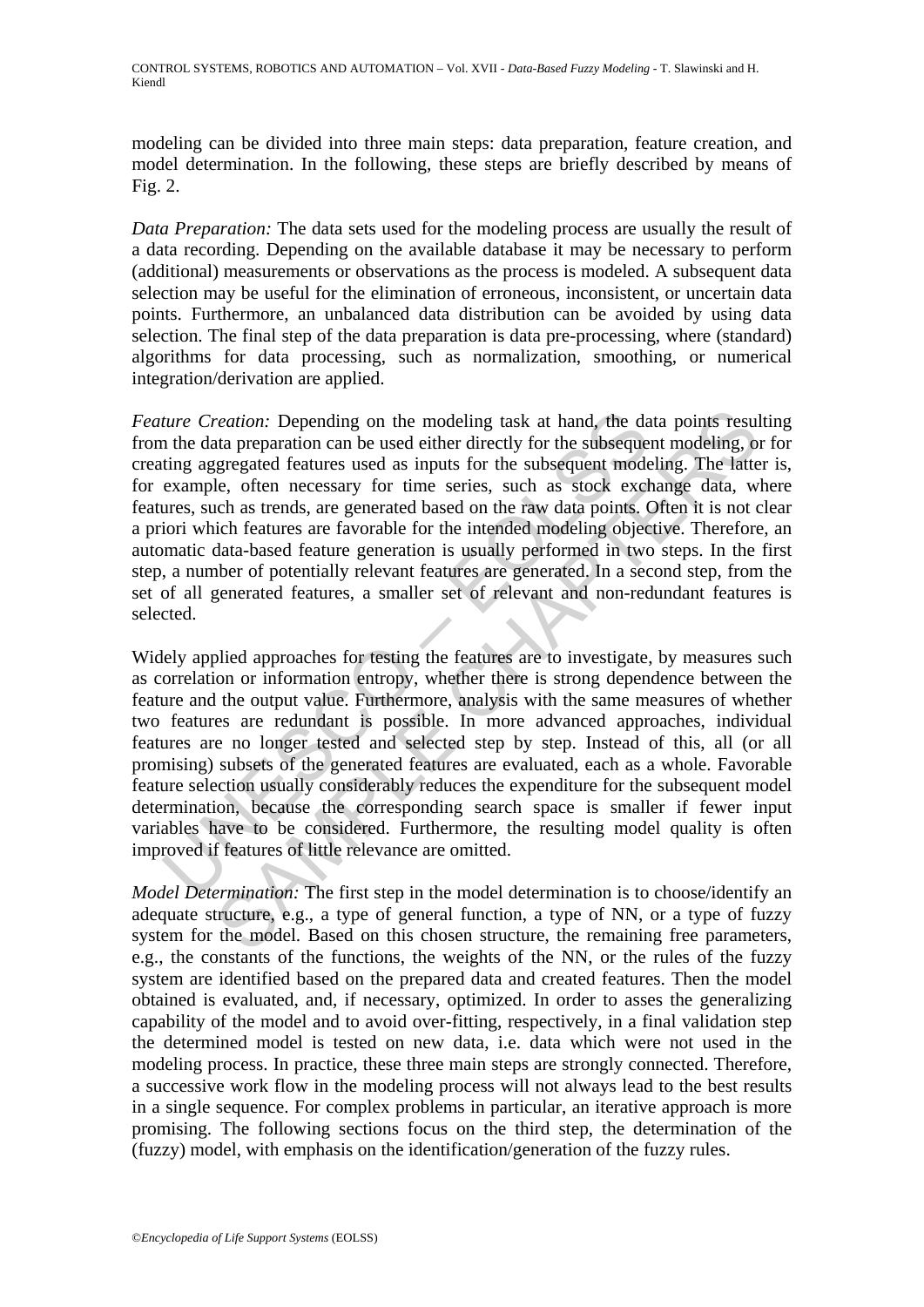-

- -

# TO ACCESS ALL THE **17 PAGES** OF THIS CHAPTER, [C](https://www.eolss.net/ebooklib/sc_cart.aspx?File=E6-43-23-01)[lick here](http://www.eolss.net/Eolss-sampleAllChapter.aspx)

#### **Bibliography**

A. Krone, and H. Taeger. (2001). Data–based fuzzy rule test for fuzzy modelling. *Fuzzy Sets and Systems*, 126: pages 343–358. [In this article statistical tests are extended and applied to data–based fuzzy rules.]

A.K. Jain, and R.C. Dubes. (1988). *Algorithms for Clustering Data*. Prentice Hall, Englewood Cliffs, New Jersey, USA. [A detailed introduction in clustering techniques is given in this book.]

H. P. Schwefel, I. Wegener, and K. Weinert, editors. (2002). *Advances in Computational Intelligence*. Springer Verlag, Berlin. [This book presents state of the art and applications of computational intelligence techniques.]

H.-P. Schwefel. (1995). *Evolution and Optimum Seeking*. Sixth–Generation Computer Technology Series, New York, USA. [In this book evolutionary algorithms are introduced and applied to optimization tasks.]

J. Kacprzyk, and L. Zadeh, editors. (1999). *Computing with Words in Information/Intelligent Systems*. Physica-Verlag, Heidelberg. [This book describes recent developments and advances in fuzzy systems.]

J. R. Quinlan. (1993). *C4.5: Programs for Machine Learning*. Morgan Kaufman, San Mateo. [A detailed introduction in decision trees is given in this book.]

Jain, and R.C. Dubes. (1988). Algorithms for Clustering Data. Prentice H. Jersey, USA. [A detailed introduction in clustering techniques is given in this Schwefel, 1. Wegener, and K. Weinert, editors. (2002). Advances in C nd R.C. Dubes. (1988). *Algorithms for Clustering Data*. Prentice Hall, Englewood CISA. [A detailed introduction in clustering techniques is given in this book.]<br>
e.l., I. Wegener, and K. Weinert, editors. (2002). *Advance* J.C. Bezdek, and S.K. Paul, editors. (1992). *Fuzzy Models for Pattern Recognition*. IEEE Press, Piscataway, NJ. [In this collection many popular fuzzy modeling approaches are presented, applied and compared.]

J.C. Bezdek. (1981). *Pattern Recognition with Fuzzy Objective Function Algorithms*. Plenum Press, New York, USA. [This book describes the application of fuzzy techniques to pattern recognition tasks.]

M. Last, A. Kandel, and H. Bunke, editors. (2001). *Data Mining and Computational Intelligence*. Physica-Verlag, Heidelberg. [This book gives a survey of state of the art data-mining techniques based on computational intelligence.]

T. Takagi, and M. Sugeno. (1985).Fuzzy identification of systems and its application to modeling and control. *IEEE Transactions on Systems, Man, and Cybernetics*, 15(1): pages 116–132. [A detailed introduction in TSK-fuzzy models is provided in this article.]

#### **Biographical Sketches**

**Timo Slawinski** was born in 1970 in Hannover. He studied physics and computer science at the University of Hannover, Germany. In 1997 he was awarded Dipl.-Phys. for his diploma thesis: "Experimental Design and Numerical Simulation for the Storage of Atomic Ensembles in Dipole Traps "in the domain of experimental physics in the special subject quantum optics.

He then turned to the field of electrical engineering and information technology, working as scientific assistant at the Chair of Control Engineering at the University of Dortmund, Germany, from 1997 to 2001. Thereby his research activities are focused on data-mining, data-based fuzzy modeling, datapreprocessing, CI-Techniques (fuzzy logic, evolutionary algorithms, and neural networks), hybrid/adaptive approaches and data-based design of process control/monitoring.

In 2001 he was awarded doctorate degree for his thesis: "Analysis and efficient Generation of Relevant Fuzzy Rules in High-Dimensional Search Spaces". Thereafter he started working in industry at the Bayer AG, Germany. Since 2002 he is project manager for manufacturing execution systems for the integration